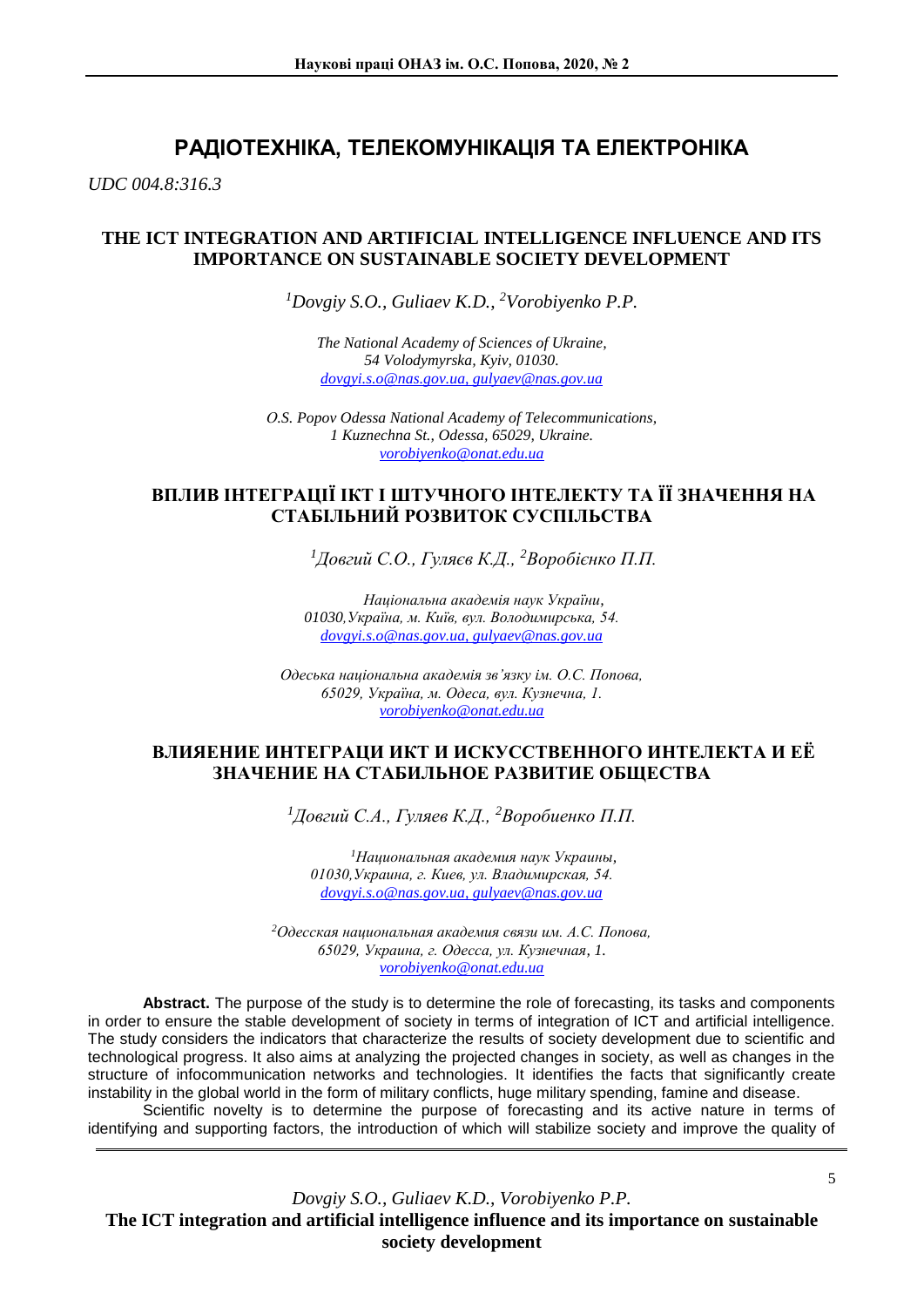life, which is determined by the happiness index. It is emphasized that the development of education and science can form a socio-political system in which the top of power will coincide with the top of wisdom and morality. Clearly and correctly formulated goals and forecast indicators will avoid many risks. Unemployment is one of the most dangerous.

**Key words:** artificial intelligence, forecasting, stability, development of society, the goal of the development of society, development indicators, risks.

**Анотація.** Метою дослідження є визначення ролі прогнозування, його завдань і складових для забезпечення стабільного розвитку суспільства в умовах інтеграції ІКТ і штучного інтелекту. Розглянути показники, якими характеризуються результати розвитку суспільства за рахунок науковотехнічного прогресу. Проаналізувати прогнозовані зміни у суспільстві, а також зміни у структурі інфокомунікаційних мереж і технологій. Виявити факти, які суттєво створюють нестабільність у глобальному світі у вигляді військових конфліктів, величезних військових видатків, голоду і хвороб. Наукова новизна полягає у визначенні мети прогнозування і його активний характер з точку зору визначення і підтримки чинників, впровадження яких призведе до стабілізації суспільства і підвищення якості життя людей, яка визначається індексом щастя. Підкреслено, що саме розвиток освіти і науки може дозволити сформувати соціально-політичну систему, за якої вершина влади буде збігатися з вершиною мудрості і моралі. Чітко і вірно сформульовані мета і показники прогнозування дозволять уникнути багатьох ризиків. Одним із самих небезпечних є безробіття.

**Ключові слова:** штучний інтелект, прогнозування, стабільність, розвиток суспільства, мета розвитку суспільства, показники розвитку, ризики.

**Аннотация.** Целью исследования является определение роли прогнозирования, его задач и составляющих для обеспечения стабильного развития общества в условиях интеграции ИКТ и искусственного интеллекта. Рассмотрены показатели, которыми характеризуются результаты развития общества за счет научно-технического прогресса. Проанализировать прогнозируемые изменения в обществе, а также изменения в структуре инфокоммуникационных сетей и технологий. Выявить факты, которые существенно создают нестабильность в глобальном мире в виде военных конфликтов, огромных военных расходов, голода и болезней. Научная новизна заключается в определении цели прогнозирования и его активный характер с точки зрения определения и поддержки факторов, внедрение которых приведет к стабилизации общества и повышение качества жизни людей, которая определяется индексом счастья. Подчеркнуто, что именно развитие образования и науки может позволить сформировать социально-политическую систему, при которой вершина власти будет совпадать с вершиной мудрости и морали. Четко и верно сформулированы цель и показатели прогнозирования позволят избежать многих рисков. Одним из самых опасных является безработица.

**Ключевые слова:** искусственный интеллект, прогнозирование, стабильность, развитие общества, цель развития общества, показатели развития, риски.

> *"Do not instill in your children the desire to be rich. Educate them so that they strive to be happy. Therefore, when they grow up, they will know the value of things, not the price"*

The development of telecommunications and the success of the computer industry has led to the third and fourth industrial revolutions.

It should be recalled that the term "fourth industrial revolution" was introduced in 2011 as a part of the state Hi-Tech strategy of Germany (one of ten projects) [1].

Then in Davos [2] the term became global and included corporate networks, the Internet of Things, renewable energy, composite materials, 3D printers [3], vertical trusses [4], food synthesis, self-managed transport, neural networks, gene modification, biotechnology, and artificial intelligence [5].

The avalanche of digitalization processes of the entire life of each person and society as a whole became possible only because digitalization was planned much earlier in the late fifties when the foundations of the theory of digital communication began to be laid, even though it was unable to be implemented.

*Dovgiy S.O., Guliaev K.D., Vorobiyenko P.P.*

6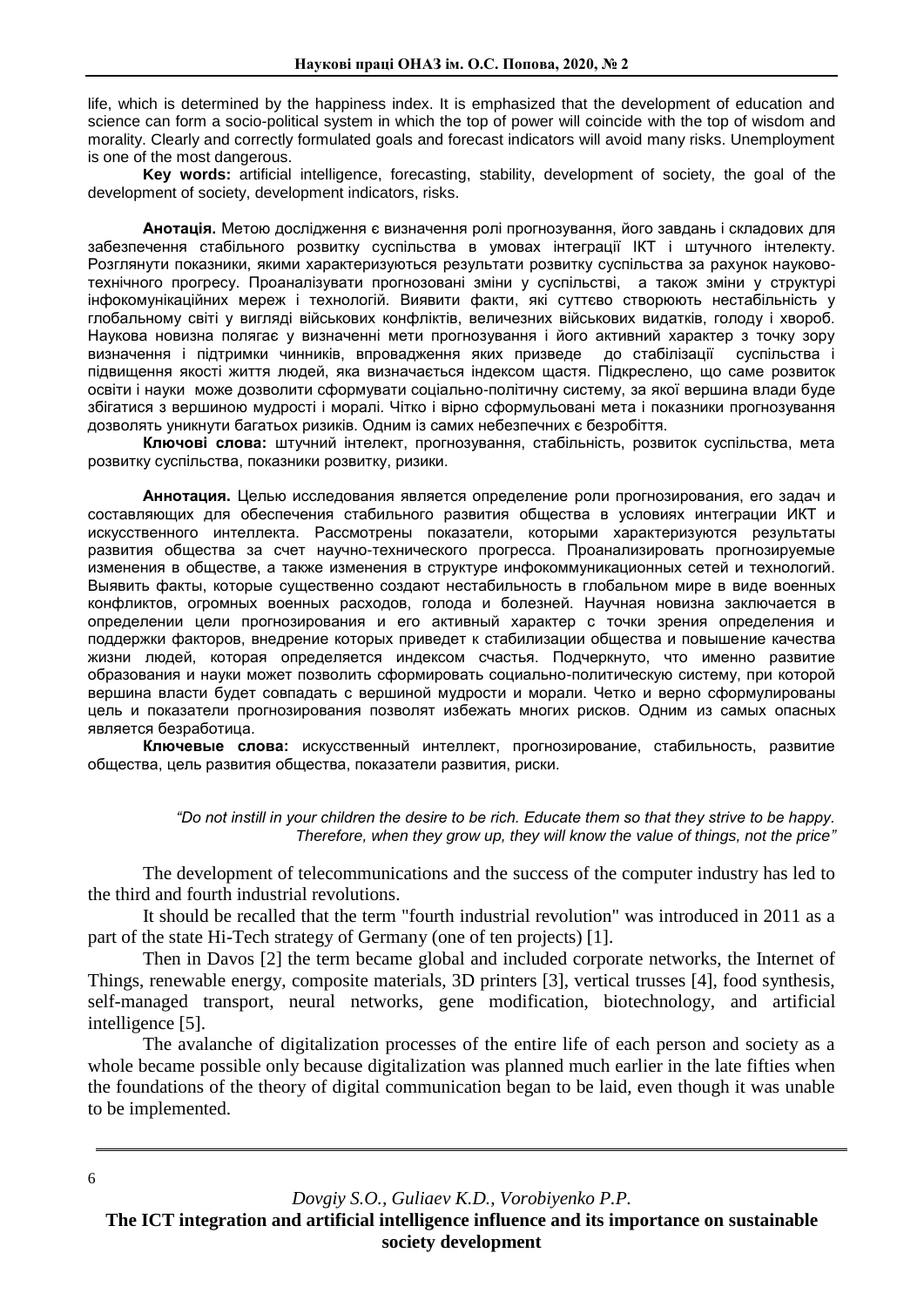Therefore, the success of physicists in microelectronics has fallen on fertile ground. It was clear what equipment was needed and how to produce them. This happened because scientists correctly predicted the further development of telecommunications. In addition, as Klaus Schwab writes, humanity is on the brink of a new technological revolution that will radically change the way we live and work and treat each other. Mankind has never experienced such a scale and complexity of change.

Of course, it is now impossible to predict how it will unfold, but it is already clear that it will affect all groups, strata and substrata of humanity, all professions, etc. [2]. Therefore, forecasting the further development of society, in general and telecommunications in particular, is an urgent task.

**The aim of the work** is to improve forecasts, determine forecasting goals and dominant factors.

**Forecasting and development of proposals for its improvement.** Given the high authority of Klaus Schwab, it is necessary to give attention to the excerpt from the above quote about the impossibility of predicting the movement of society in the future.

In principle, it is impossible to agree with this.

There are dozens, if not hundreds of examples where scientific and technological progress has been detrimental. The simplest example is the invention of plasticine and the manufacture of products from it that today pollute land, rivers, and even seas and oceans, creating an ecological catastrophe; or nuclear energy, which was previously used for military purposes and only then for peaceful purposes. Thus, we often observe uncontrolled, virtually chaotic development. What is the way out of this situation?

Society understands the threat of chaotic development of scientific and technological progress through public organizations, primarily the United Nations, which produce goals for sustainable development of society.

Thus, after the global forecast made by the American scientist Jay Forrester in his book [6], the post-war strategy of resource growth will lead to either a lack of resources or catastrophic pollution.

The governments of many countries have begun to seriously address the environment, resource conservation, the use of renewable energy sources, and so on.

The idea was put forward to build an economy on the basis of knowledge [7]. Forrester's ideas were developed by his followers.

The most talented was D. Malous and his group of researchers [7]. The group focused its research on a new model of global dynamics, including the world's population, energy and raw material resources, food security, and pollution.

In response to calculations based on the new model, international research institutions were established [7]. However, the models developed in 1980 did not predict the real development of the economy [7]. There has been some skepticism about computer modeling of the economy.

In [7,8], Nobel Prize winner Herbert Simon is quoted as saying: "Forty years of experience in modeling complex systems on computers, which are becoming bigger and faster every year, have taught us that brute force will not lead us along the royal path to understand such systems. Thus, modeling will require reference to the basic principles that will lead us to solve this paradox of complexity. "

In this context, the question should be answered: what is the purpose of forecasting, what is the most important, and what needs to be changed in order to achieve the set goals?

In [7] we read:

The main objects of socio-economic forecasting are demography, economics, social sphere, ecology and scientific and technological progress. They define the so-called order parameters: those slow variables to the behavior of which the others will adjust. The key parameters of order

*Dovgiy S.O., Guliaev K.D., Vorobiyenko P.P.*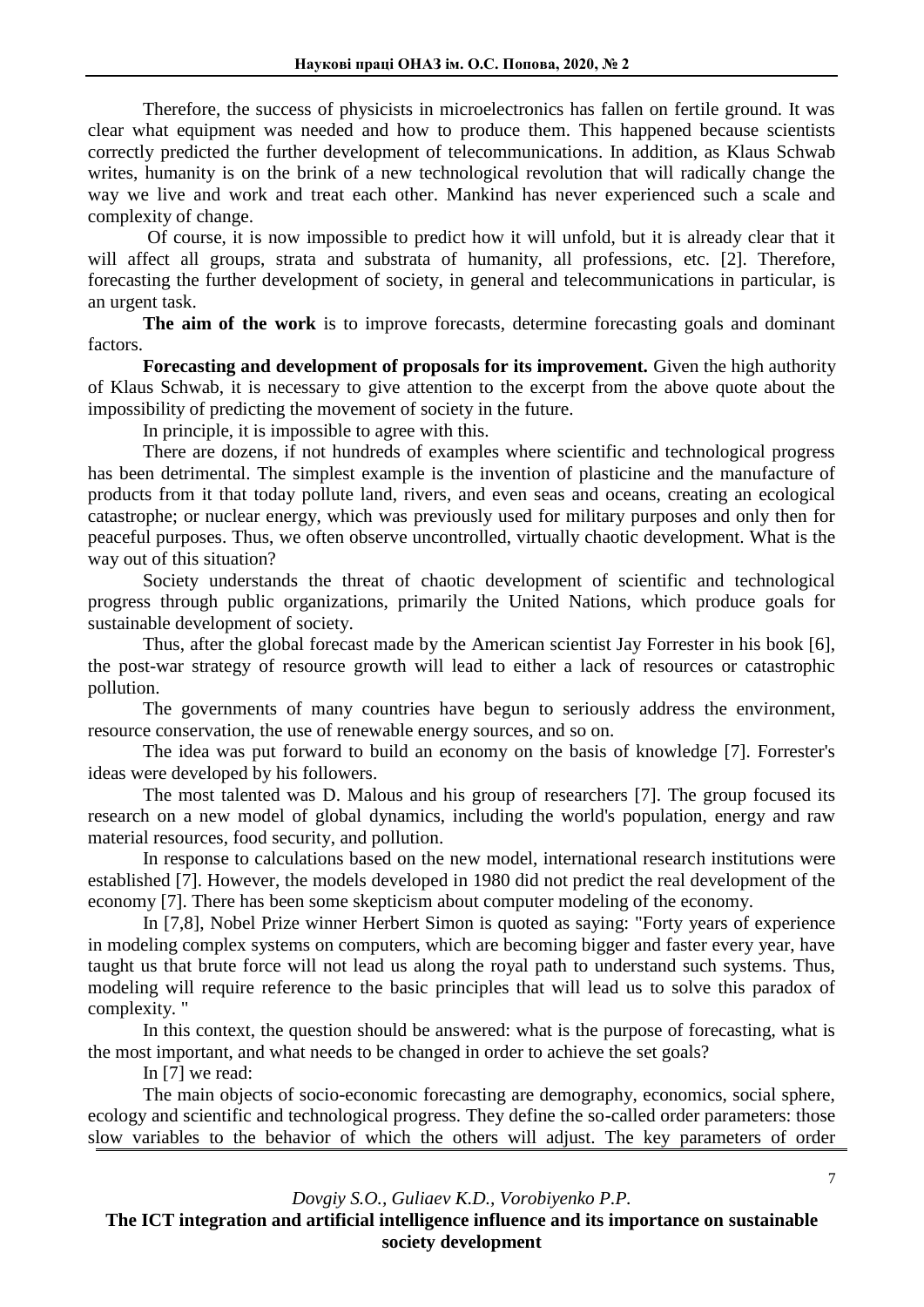throughout world history have been and still remain: population, available resources and the level of technology. Typical indicators of socio-economic macro-forecasting include:

– gross domestic product of the country (as a whole and per capita, production volumes of the most important types of products, goods and services);

population and labor resources;

- investments in fixed capital, in production and social spheres;

- export and import of goods and services, trade balance:

– labor productivity; and

- human development index.

It definitely lists very important forecasting objects, but not all. First of all, it is important to ensure the stable and peaceful development of society.

To achieve this, it is necessary to create a society where people would live comfortably. By a unanimous decision of the UN General Assembly, at the suggestion of the Kingdom of Bhutan, a celebration of happiness was established in 2012 [9,10]. Happiness ministries have been set up in some countries, such as Bhutan, the United Arab Emirates, Ecuador, and others. The question arises: how effectively ministries work and will work. However, there are already positive examples. Thus, in Bhutan, the GDP indicator "Gross National Happiness" is measured instead of GDP. This indicator takes into account the impact of economic growth on the social sphere, environment, health care, etc. The census questionnaire contains the question: "Are you happy?" In Dubai, "smart" cameras monitor and analyze the facial expressions of visitors at the entrance and exit of the management of roads and transport. If the client's face is not defined by joy, satisfaction, it is a signal to employees of the institution to make adjustments to their work [9].

We need to pay attention once again that, as a rule, development results are estimated by economic indicators such as GDP per capita, created goods and services, improvement of the ecological situation, the percentage of energy produced from renewable sources, and so on.

The following proposes formulating the purpose of forecasting.

Forecasting serves to determine the factors, the introduction of which will lead to the stabilization of society, and, as a consequence, improve the quality of life [11,13].

[14] suggests that all discoveries and inventions should be tested for harm. And to start implementing innovations only after the creation of harm minimization technology. Moreover, simple observations show the imperfection of society. This imperfection is manifested in instability (permanent military conflicts, millions of refugees, inequality between people and countries) and the world community is struggling with it. The United Nations has formulated 17 goals for sustainable development [15]. Undoubtedly, achieving these goals will be beneficial for the world community. But we can predict that the probability of a radical increase in stability is small. In [16], five factors are proposed, through which a significant increase in global stability can be achieved.

To counter instability in the global world, it is necessary to identify the causes of this instability. It is well known that this is inequality, especially in material terms, of people and states. It should be recognized that instability was created by people for the sake of personal wealth and (or) power. Therefore, one of the main tasks of education should be to bring to the consciousness of mankind that wealth and power cannot be the purpose of life. To support this view, we quote billionaire Steve Jobs, who died at the age of 56: "Do not instill in your children the desire to be rich. Educate them so that they strive to be happy. Therefore, when they grow up, they will know the value of things, not the price" [17]. There is also an attempt to theoretically substantiate the groundlessness of the desire for unlimited enrichment. The feeling of satisfaction from this is approaching zero [11]. Power used for personal enrichment and satisfaction of one's ambitions cannot lead to the stable development of the region, the state, and the global society as a whole. This means that citizens will not achieve a happy life.

*Dovgiy S.O., Guliaev K.D., Vorobiyenko P.P.* **The ICT integration and artificial intelligence influence and its importance on sustainable society development**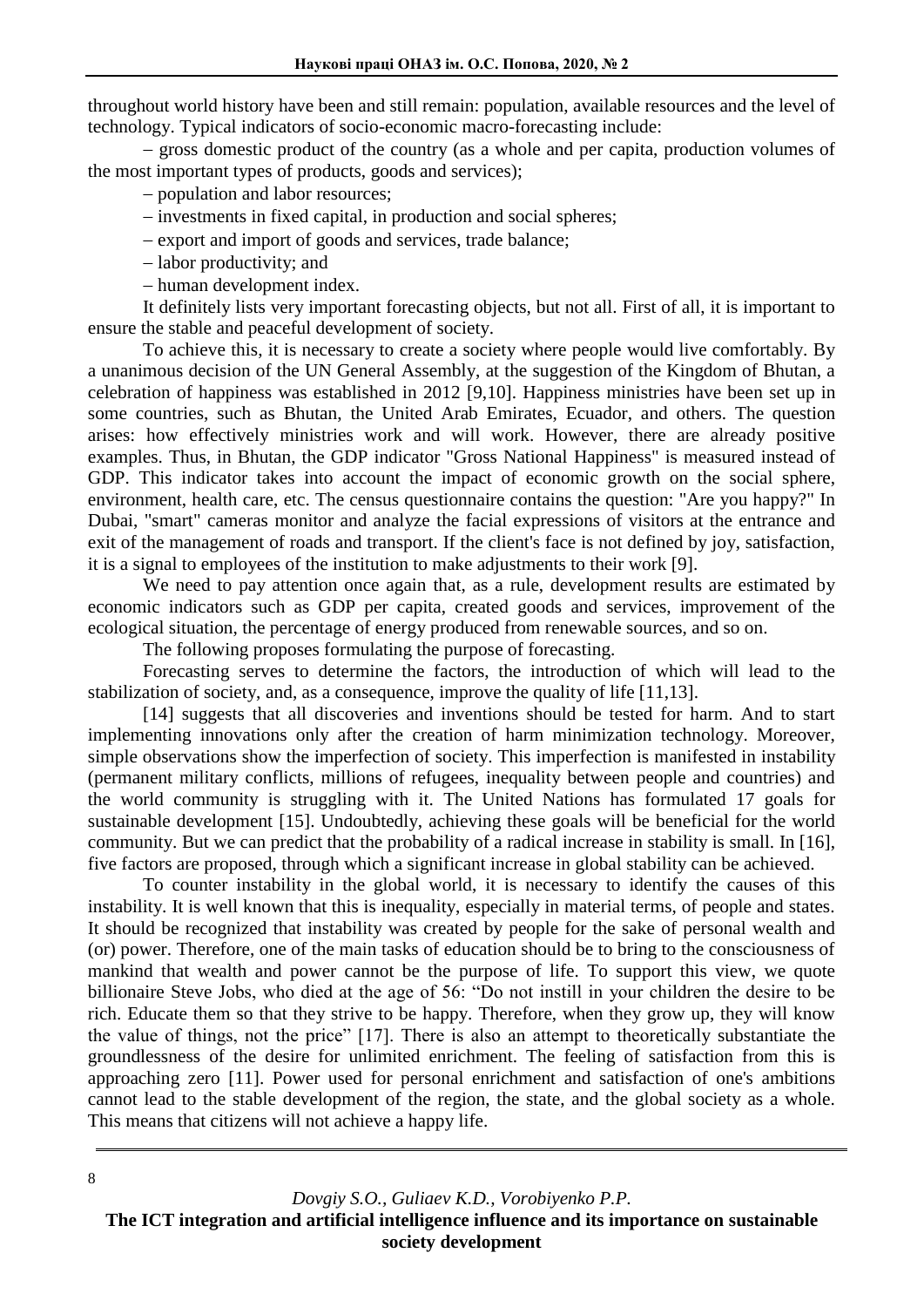Of course, the question arises: what is happiness? There are many definitions of this concept (human condition). In the literature [12] there are 20 definitions of happiness of prominent people of the planet. And these are just a few of the definitions that can be found on the Internet. Happiness is considered by philosophers, physiologists, writers and in general everyone has their own idea of happiness. There are similar concepts - the index of life satisfaction in the world [13]. One way or another, the UN measures happiness in many countries [10]. Components of happiness have been developed, namely Estimation of GDP per capita, Social support, Healthy life expectancy, Freedom to make life choices, Generosity, Perception of corruption. These components can and should be discussed, but the beginning has been made and improve these components can be further improved.

Due to its importance, forecasting has become a separate branch of science and practice. First of all, the forecasts are structured. The structuring of forecasts is due to their classification. There are various features of the classification of forecasts. Using sources [18-24], we highlight the following features:

- for the purpose of forecasts (exploratory and normative) [18];

- on the time horizon [18];

- in content (economic, democratic, social (level and quality of life of people), environmental (natural resources), scientific and technical (technological) [18];

- by development methods (based on creative vision and formalized) [18]; and

- by scale [18].

Each of these features, in turn, is structured. The most important is the sign of "content". The structure of this feature should be expanded by adding educational forecasts (change in the education system), consumer (consumer market development), as well as organizational and managerial (forecasting, improving the structure of enterprises and improving management decisions).

Forecasting, regardless of the term (short-, medium- or long-term) and the volume of forecasting (enterprise, region, country, continent, global) should be divided into three stages:

1) determining the purpose of forecasting;

2) determination of forecasting indicators; and

3) ensuring the achievement of the goal of forecasting.

It is recommended to form the goal of forecasting as the achievement of stable development of the forecasting object.

As an indicator of forecasting, it is recommended to take one of the indices: the index of happiness, the index of life satisfaction or another index that relates to human life.

The most voluminous and labor-intensive is the third position of forecasting - ensuring the purpose of forecasting. Therefore, it is necessary to determine the components of ensuring the purpose of forecasting. Science and education are on the first level. The very definition of the directions of development of science and education depends on the fulfillment of the set goals. Socio-economic (including universal values) and natural sciences are recommended to be recognized as the main substantive parts of science and education. That is, to ensure the development of science about the geosphere, biosphere and noosphere [14], as well as their interaction, which can result in stable development of society.

Socio-economic sciences should just explore the purpose and criteria of forecasting, the formation of socio-economic and political systems. The overriding task is to form such a sociopolitical system in which, figuratively speaking, the peaks of power, wisdom and morality coincided. This requires in-depth studies of human psychology, its personal characteristics and the coordination of these characteristics with the realities of life.

It is very important to study people's ability to learn, cultivate tolerance towards other people, hard work, assimilation of universal human moral values and much more. In addition to

*Dovgiy S.O., Guliaev K.D., Vorobiyenko P.P.*  **The ICT integration and artificial intelligence influence and its importance on sustainable society development**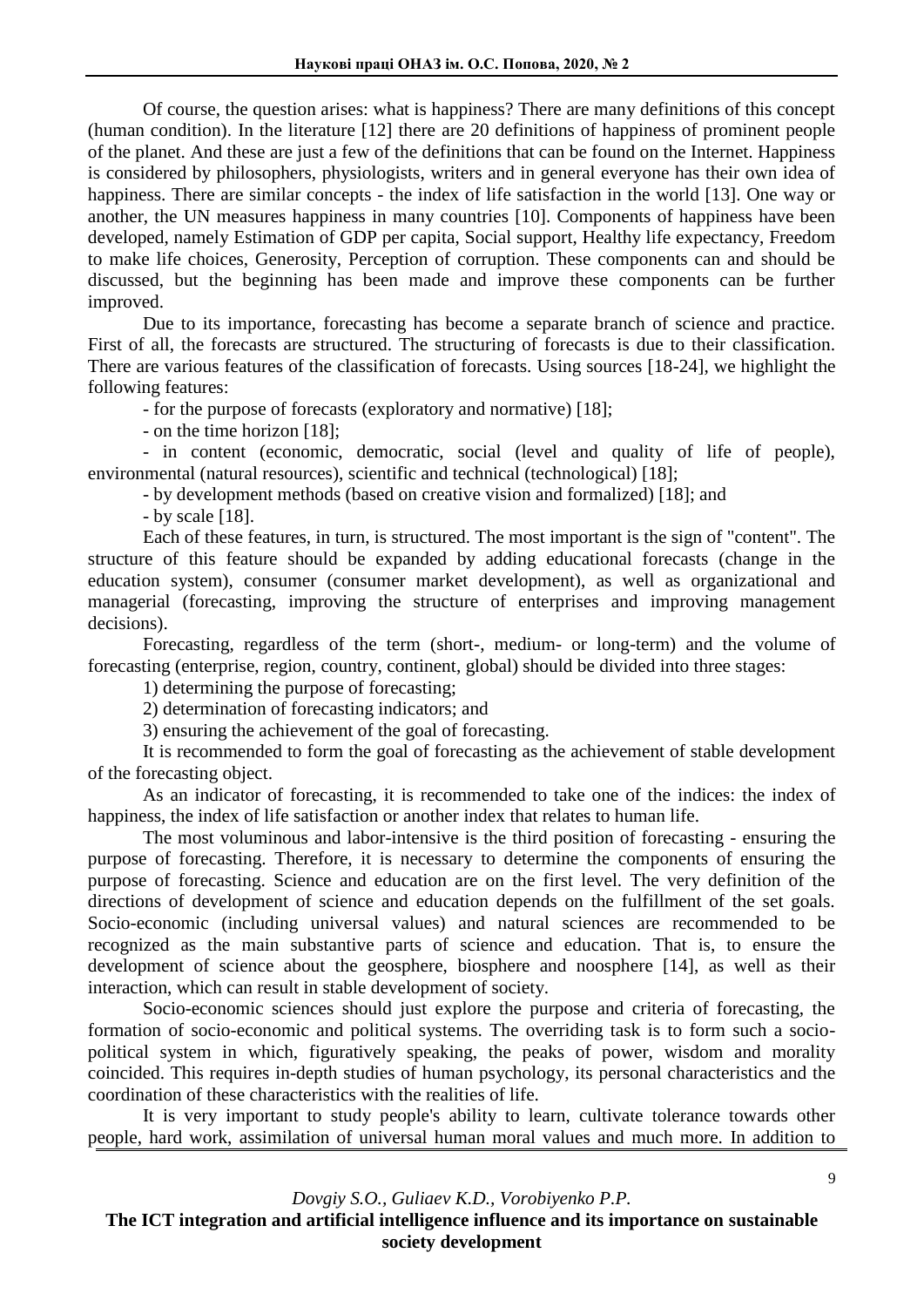research, synthetic discussion disciplines should be introduced in educational institutions, for example, the conditions for the stable development of global society, which summarize the knowledge already acquired in this regard. Especially since there have been significant changes in these areas [25].

First, teaching and research technologies have changed. Information technology has significantly expanded and accelerated research and provided new learning opportunities. Avalanche-like distance learning is developing.

Second, full-time students are increasingly eager to work, which significantly reduces the time spent directly on studying. To eliminate this contradiction, dual education emerged. To implement this form of education it is necessary to establish relations with business.

Third, the rate of aging of knowledge has accelerated significantly, leading to the introduction of the new term "half-life" to knowledge. It is recognized that the half-life of applied knowledge is five years. It is most likely that this period has decreased today, and this trend will continue. And only thorough knowledge is stable [26].

Fourth, the amount of information needed is constantly growing. To deal with this problem, lifelong learning is introduced, starting in kindergarten, and which lasts a lifetime. The organizational form of such training can be educational and scientific production complexes (NNVK), which will include: industrial enterprises, kindergartens, secondary and higher education institutions, scientific organizations. The work of the Complex will allow educational institutions to fully take into account the requirements of employers for graduates of educational institutions, clarify the areas and specialties of training, determine the content of training and coordinate curricula of different educational and qualification levels, raise the professional level of graduates, improve practical training.

An important trend is the labor market and social development [27-30]. The change in technology has led to a change in the labor market. Demand for intellectual professions is rising, unemployment in others is already projected to increase. This must be avoided. Otherwise, the question arises why stimulate scientific and technological progress. Since the progress of the development of science and technology cannot be stopped, it is necessary to develop other useful areas of activity and create conditions for spiritual development. In addition, it is already necessary to get ready for the preparation of new professions. Dozens of new professions are predicted in the literature. And this is very important. Today the situation is such that as a result of robotization of routine operations in the technological process workers are made redundant, who then have big problems with finding a job. In the near future, the achievement of artificial intelligence will lead to the automation of management and other intellectual activities. It is possible to predict that working professions will need higher education. But if there are new professions, a new organization of work (for example, work not in the office, but at home), the situation is not so negative. Recall that the purpose of development is to increase the happiness index of people, then forecasting future professions is an urgent task. If this information is supplemented by the emergence of completely new practical activities, such as the exploration of the planets of the solar system, a completely new level of the leisure industry and the spiritual development of the individual, then there is a real opportunity to provide employment.

The development of society directly depends on scientific and technological progress (STP), the basis of which is the integration of artificial intelligence (AI) and information and communication technologies in the context of comprehensive digitalization. Therefore, in the future we will consider forecasting scientific and technological progress in the field of telecommunications/ICT and artificial intelligence. Note that the term "Telecommunications/ICT" was introduced by the International Telecommunication Union ITU/ICT. There is another equivalent term - infocommunications, which we will use in the future.

*Dovgiy S.O., Guliaev K.D., Vorobiyenko P.P.* **The ICT integration and artificial intelligence influence and its importance on sustainable society development**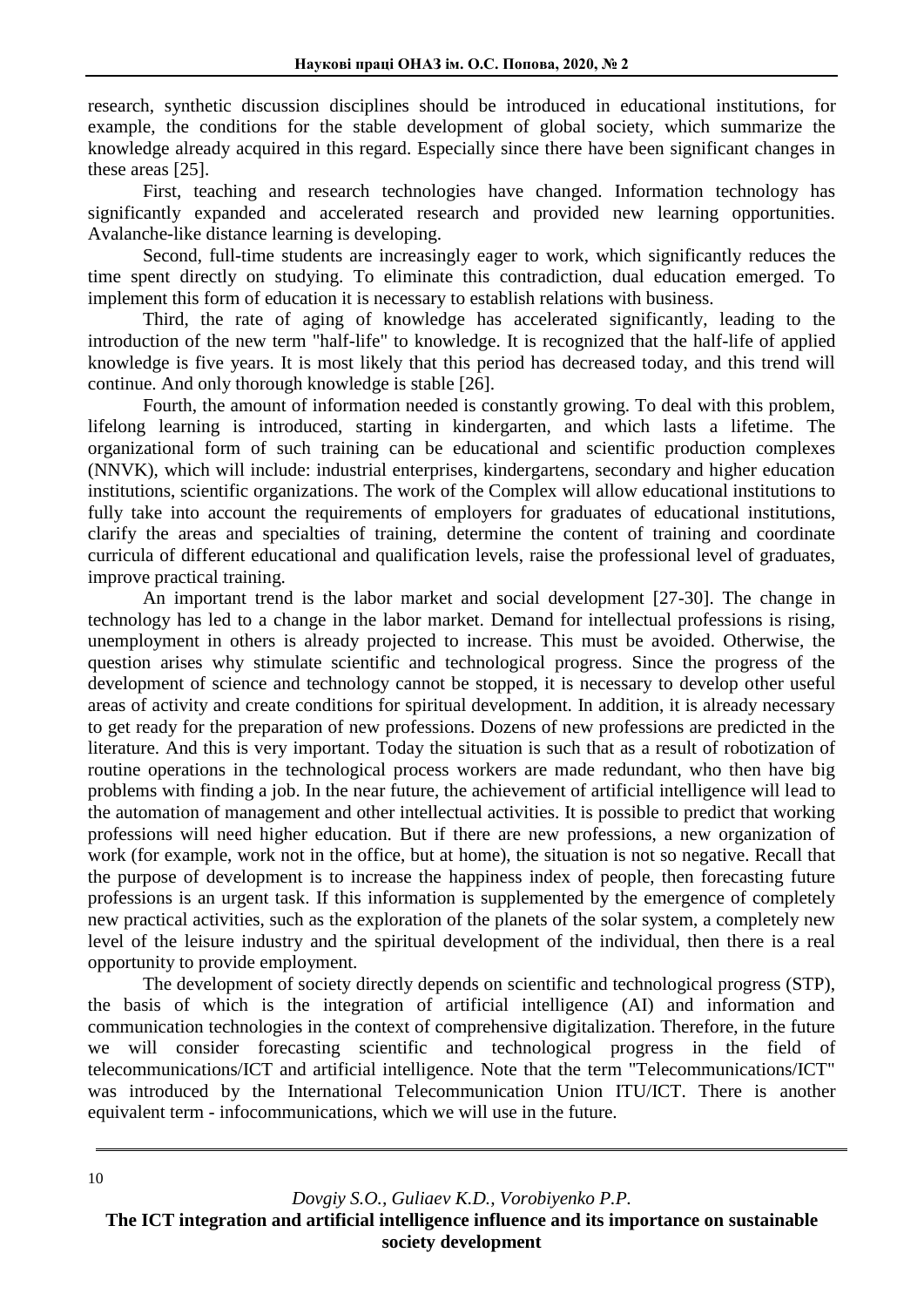Studies are constantly appearing in the literature to determine the forecast of telecommunications, and these forecasts relate to different areas of activity. For example, Telenor's forecast [31] lists 11 trends. Here are some of them:

1. "Green innovations" will become something real (reducing the impact on the climate).

2. The spread of "Internet of the body" (treatment without a doctor).

3. The creation of new infrastructural connections between companies of different industries (the increase of IT devices will allow to carry out complex works: investigation of emergency situations, logistics, etc.).

4. Distribution of closed networks (secure networks creation).

5. Continuation of the "dirty data" problem (decisions based on artificial intelligence may be erroneous due to inaccurate or falsified data).

6. Confidence in technology companies will become increasingly acute.

7. The development of electric cars and charging stations problem (manufacturers will increase the production of electric cars with increased mileage, there will be a shortage of charging stations).

8. There will be new opportunities for sleep tracking (measurement and control of sleep parameters).

9. Competition between on-line video services will increase (AppleTV +, Disney +, Netflix and others will continue to compete fiercely, which will benefit users).

In [32] five trends in the US telecommunications industry were published. In this study, it is noted that competition is intensifying with the emergence of new players along with the telecommunications giants, who are also active.

The first trend - 5G will be further developed.

The second trend is the main direction: basic communication services. Fiber and 5G transformation.

The third trend is the risk of the Internet of Things market.

The fourth trend is the development of SD-WAN.

In the future we will expand the subject area and consider the development of STP in the field of infocommunications and artificial intelligence. We propose to carry out an analysis, based on the following restructuring of the STP development in content.

1. Influence on society as a whole (including law, expected positive outcomes and risks).

- 2. Changes in the structure of networks and technologies.
- 3. New types of production.
- 4. Penetration of new technologies into traditional sectors of the economy.
- 5. Changes in company management.
- 6. Possible Risks.

Let us consider the content of structural units of the forecast step by step.

Impact on society. The greatest impact on society will be the further development of edemocracy, e-government (including the fight against corruption), and e-health, as well as real opportunities for positive change in education and science. E-commerce will make it more convenient to buy goods and services, as well as make online payments. Social networks will unite people and in fact allow unlimited communication between them, regardless of their location. There will be more time for spiritual development, communication with children and rest. A smart home will add home comfort. Being able to work online will eliminate the need to spend time and money commuting to and from a place of work.

The benefits of digitization and the concept of e-health were particularly evident during the COVID-19 pandemic by providing medical and pharmaceutical services during quarantine, as well as to prevent the spread of the disease. The focus is and will be on the health of women and

*Dovgiy S.O., Guliaev K.D., Vorobiyenko P.P.*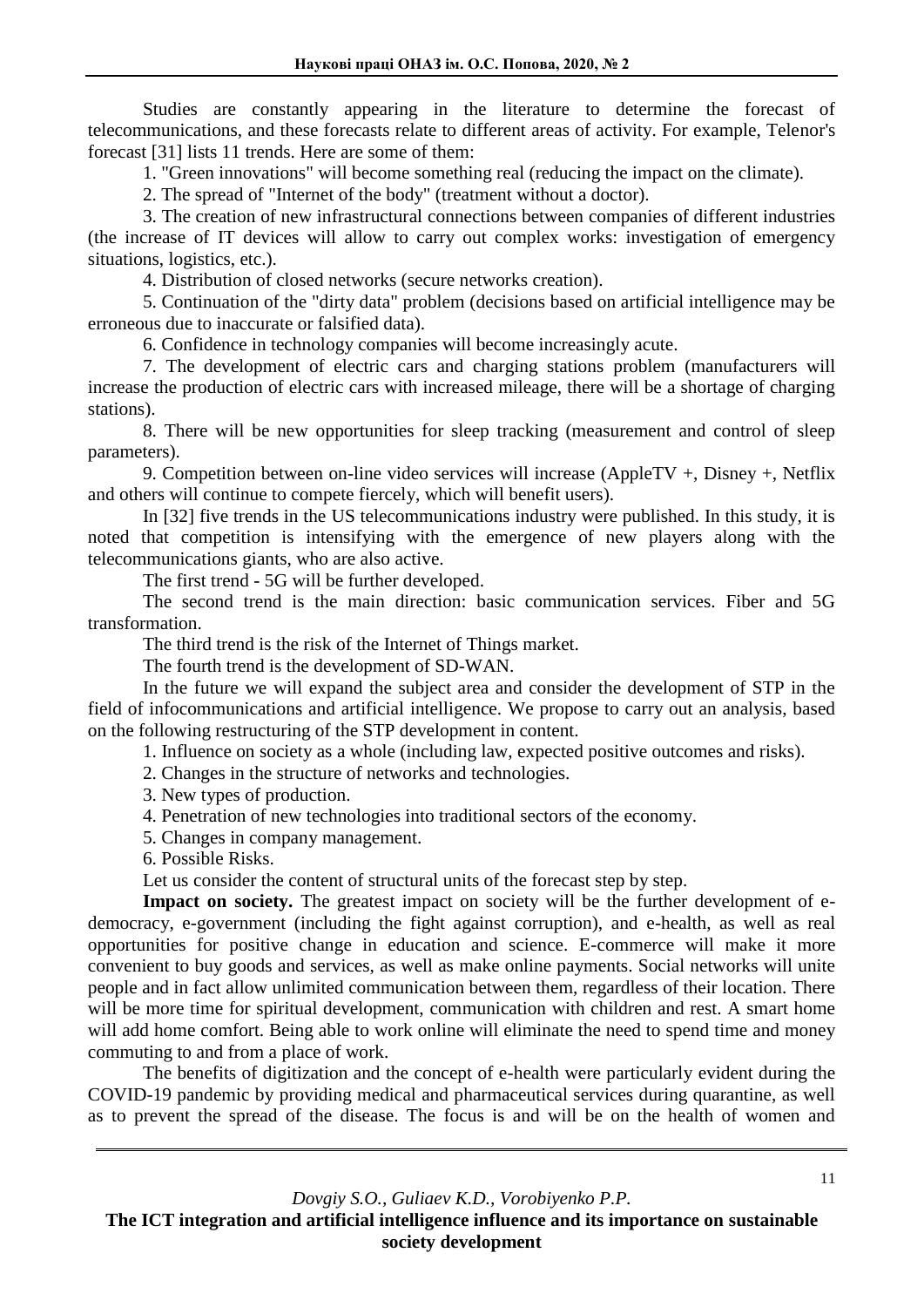children. A special concept has been developed in which, in addition to the UN, the International Telecommunication Union takes an active part [33].

Industry 4.0 requires legislative support in the form, first of all, of laws and normative documents in each state, on the basis of which international agreements are created. They regulate one or another type of activity that arises under the influence of infocommunication technologies and artificial intelligence. Naturally, when such a regulatory framework is created, it needs further improvement and development in order to enable the introduction of new technological solutions. It would be expedient to introduce the principle of advanced development of regulatory laws, based on forecasts of technology and production at the international level. The following are some examples.

Today, the development of infocommunications and robotics has led to the active development of technologies and production of unmanned aerial vehicles (UAVs), the use of which requires a strong legal framework. UAVs have become available to amateurs as well as commercial companies. Therefore, it is necessary to legislate their use to ensure flight safety. Undoubtedly, such a base is already being created, in particular for drones. Thus, there is a "Main List of Drone Laws", which is compiled for the United States and most countries [34]. The compiler warns that this list may not be complete and recommends referring to the literature in this list, as well as to study possible changes and additions.

**Changing the structure of infocommunication networks and technologies.** The benefits of the digital economy and information society will only be felt when broadband Internet access is provided anywhere, anytime, and at an affordable price. Today, 5G technology is used to provide access.

It is expected that the development of 5G will directly affect business processes and technologies (unlike previous standards), as it blurs the line between fixed and mobile Broadband Access (BA). 5G is the first wireless technology capable of supporting performance that is as close as possible to optical technology.

The main advantages of 5G technology over 4G are:

- at least 100 times higher data transfer rate for a short period of time (up to 10 Gbps);
- reduction of delay time (1ms compared to 50 ms);
- ability to connect dozens of times more devices;
- more efficient use of spectrum; and
- tenfold increase in the operating time of devices with low power consumption.

Fixed broadband operators will be able to provide services to mobile operators for 5G networks through their optical networks. In turn, mobile operators with the help of 5G technology will be able to provide wireless broadband services, which in terms of parameters can be considered as a fixed broadband. Thus, access to the Internet will depend on the coverage of the territory, not on the population. Users will benefit from the convergence of services. First of all, it will be possible not to monitor whether you use a mobile or fixed broadband access, and the fee for a mobile broadband access will be formed depending on the speed, not the amount of traffic.

The UN recognized the right to access the Internet as a basic human right in 2011 and noted that the state should be responsible for the availability of the Internet for everyone. As stated in the UN resolution, due to its unique nature, the Internet not only provides an opportunity for human rights to freedom of thought and its dissemination, but also stimulates the development and progress of society as a whole [35].

In 2010 The EU program "Digital Program of Europe" was adopted, which aimed to provide the population with 100% the ability to connect to the broadband access at a speed of at least 30 Mbit/s and 50% of the population at a speed of 100 Mbit/s by 2020 [36].

In 2016, the EU adopted the Competitive Digital Single Market - Towards a European Gigabit Society program, which proposes to improve the telecommunications infrastructure to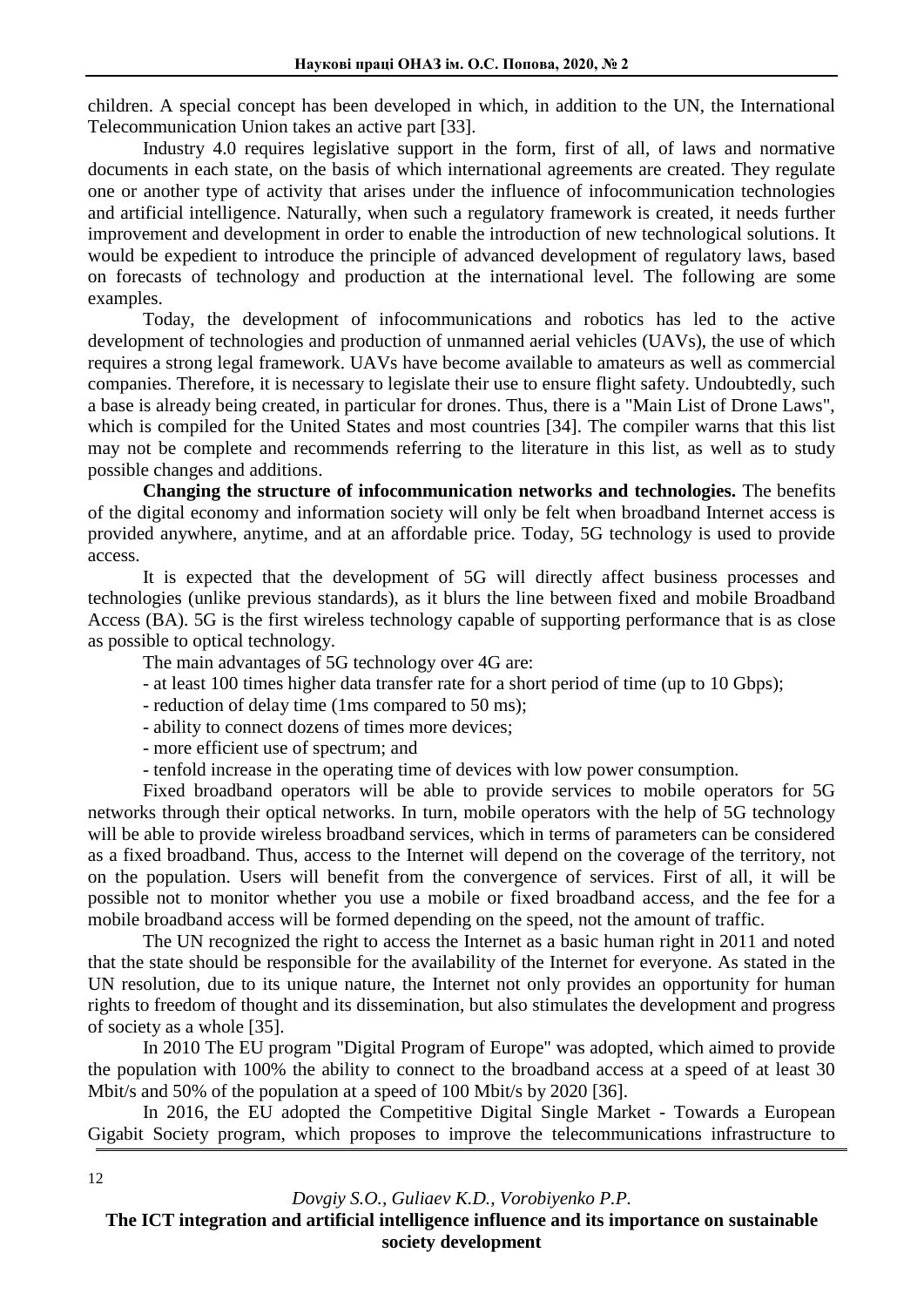provide 1 Gbps Internet connections for schools, transport hubs, community facilities and 100 Mbp/s for households in rural and urban areas [37].

Despite much attention to 5G technology, China has begun to develop 6G technology, which, according to developers, will provide in the future a speed of 8 thousand times higher than 5G technology [38], while expanding the bandwidth to 100 GHz with decreasing distances between base stations [39].

Telecommunication networks built with blockchain technology will be further developed, which will become the main mechanism for uniting various industries and the basis for creating new types of services and complex intelligent systems. Blockchain technology is associated with cryptocurrency, but this is not the case. This is the technology of the future [40,41].

**Conclusion.** Further research should consider the development of STP and its impact in the following areas: new types of production, the penetration of new technologies in traditional areas of the economy, changes in corporate governance, possible risks.

A complex problem is to be solved - methods to ensure the achievement of the goal of forecasting have to be developed.

#### REFERENCES:

1. The fourth industrial revolution. Popular about the main technological trend of the XXI century.<br>[Electronic resourse] Accessmode: www. URL: https://www.tadviser.ru/index.php/Статья: [Electronic resourse] Accessmode: www. URL: https://www.tadviser.ru/index.php/Статья: .<br>Четвертая промышленная революция (Industry Индустрия 4.0).

2. Schwab K. The Fourth Industrial Revolution / K. Schwab. - Eksmo, 2016. – 138 p.

3. Chalenko Y.Yu. The fourth industrial revolution begins with 3D printing // Bulletin of Eurasian Science, 2018, № 3 [Electronic resourse] Accessmode: www. URL: [https://esj.today/PDF/51ECVN318.pdf.](https://esj.today/PDF/51ECVN318.pdf)

4. Vertical farms 2.0: how they are built "in height" in Ukraine [Electronic resourse] Accessmode: www. URL: [https://agroportal.ua/publishing/analitika/vertikalnye-fermy-20-teper-i-v-ukraine/.](https://agroportal.ua/publishing/analitika/vertikalnye-fermy-20-teper-i-v-ukraine/)

5. 4th industrial revolution in Davos[Electronic resourse] Accessmode: www. URL: [https://expert.ru/2016/01/21/chetvertaya-promyishlennaya-revolyutsiya/.](https://expert.ru/2016/01/21/chetvertaya-promyishlennaya-revolyutsiya/)

6. Forrester D. World Dynamics: Translated from English. M.: OOO "AST Publishing House": SPb.:Terra Fantastica, 2003. – 379 p.

7. A.A. Akaev, V.A. Sadovnichy On the Forms and Methods of Global Forecasting / Universal and Global History: Evolution of the Universe, Earth, Life, Society. Ed. L. E. Grinina, I. V. Ilyina, A. V. Korotaeva. - Volgograd: Teacher (2012): 560-577.

8. Kapitsa S.P. Essay on the theory of human growth. Demographic revolution and information society. M.: Nikitsky club., № 4, 2008. [Electronic resourse] Accessmode: www. URL: http://spkurdyumov.ru/biology/ocherk-teorii-rosta-chelovechestva-kapica/.

9. E. Motrenko "Index of Happiness" as a Degree of Life Satisfaction [Electronic resourse] Accessmode: www. URL: https://iz.ru/858177/elena-motrenko/schaste-po-raschetu-dlia-chego-nuzhenreiting-blagopoluchiia-stran.

10. World Happiness Report [Electronic resourse] Accessmode: www. URL: https://en.wikipedia.org/wiki/World\_Happiness\_Report.

11. Hypothesis about the law of material satisfaction and its perception by man / Economic Bulletin of the University, Pereyaslav-Khmelnytsky State Pedagogical University. Hryhoriy Skovoroda, Issue. 45(2020): 114-119.

12. D. Gorchakov 20 definitions of happiness from the best minds on the planet. [Electronic resourse] Accessmode: www. URL: https://lifehacker.ru/20-opredelenij-schastya-ot-luchshix-umov-planety/.

13. Ranking of the countries of the world according to the life satisfaction index. [Electronic resourse] Accessmode: www. URL: https://gtmarket.ru/ratings/satisfaction-with-life-index.

14. Noosphere [Electronic resourse] Accessmode: www. URL: https://uk.wikipedia.org/wiki/ Ноосфера#Концепція\_ноосфери/.

15. Sustainable Development Goals [Electronic resourse] Accessmode: www. URL: [https://en.wikipedia.org/ wiki/Sustainable\\_Development\\_Goals.](https://en.wikipedia.org/wiki/Sustainable_Development_Goals)

16. Vorobiyenko P. Industry 4.0 and Information Communication Technologies// 2017 International Conference on Information and Telecommunication Technologies and Radio Electronics (UkrMiCo) September 11-17, 2017, Odessa, Ukraine: 15-18.

*Dovgiy S.O., Guliaev K.D., Vorobiyenko P.P.*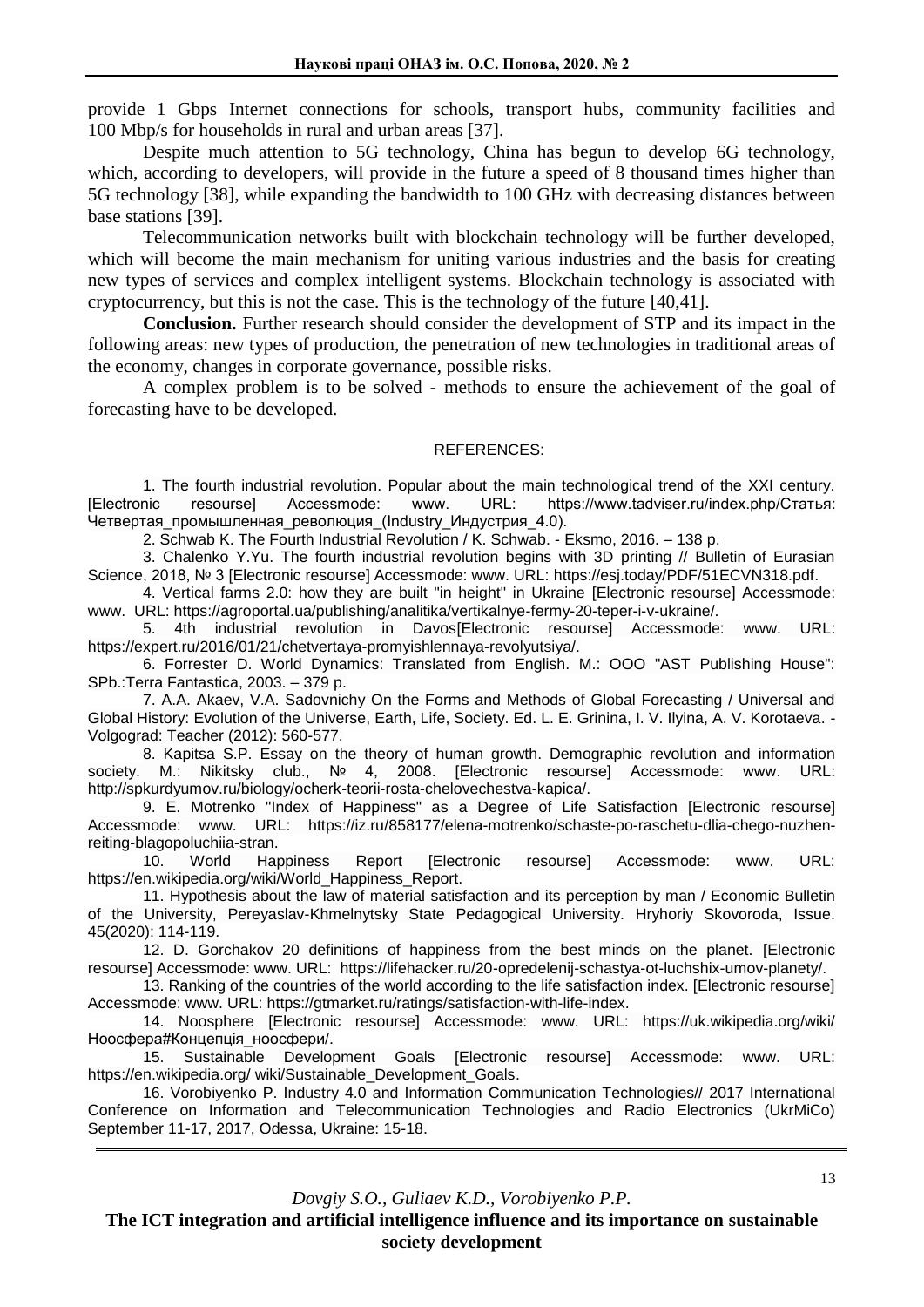17. V. Kozlov The last words of Steve Jobs make us think about the meaning of life. [Electronic resourse] Accessmode: www. URL: https://www.liveinternet.ru/users/3517075/post455384035.

18. Classification of forecasts. – Режим доступу: www. URL: [https://www.uamconsult.com/book\\_547\\_chapter\\_6\\_1.4.\\_Klassifika%25D1%2581ija\\_prognozov.html.](https://www.uamconsult.com/book_547_chapter_6_1.4._Klassifika%25D1%2581ija_prognozov.html)

19. Forecasting - concept, tasks, functions and principles. Classification of forecasts [Electronic resourse] Accessmode: www. URL: [http://www.ekonomika-st.ru/drugie/metodi/metodi-prognoz-1-1.html.](http://www.ekonomika-st.ru/drugie/metodi/metodi-prognoz-1-1.html)<br>20. Classification of forecasts [Electronic resourse] Accessmode: w

20. Classification of forecasts [Electronic resourse] Accessmode: www. URL[:https://laws.studio/sotsialno-ekonomicheskih-prognozirovanie/klassifikatsiya-prognozov-34164.html.](https://laws.studio/sotsialno-ekonomicheskih-prognozirovanie/klassifikatsiya-prognozov-34164.html)

21. Types of forecasts, classification of forecasts [Electronic resourse] Accessmode: www. URL: [https://studfile.net/preview/2798320/page:24/.](https://studfile.net/preview/2798320/page:24/)

22. Review of forecasting methods [Electronic resourse] Accessmode: www. URL: [https://ivan](https://ivan-shamaev.ru/overview-forecast-methods/#i-8)[shamaev.ru/overview-forecast-methods/#i-8.](https://ivan-shamaev.ru/overview-forecast-methods/#i-8)

23. Matvienko V.Ya. Forecasting. Forecasting social and economic processes. Theory. Methodology. Practice. K .: Socis, 2000. 218 p.

24. Novikova N.V., Pozdeeva O.G. Forecasting the National Economy: Teaching Guide. Yekaterinburg: Publishing house of the Uralal State Economic University, 2007. 138 p.

25. A. N. Lanskikh Foresight as a new methodology for managing the development of higher education.[Electronic resourse] Accessmode: www. URL: [https://cyberleninka.ru/article/n/forsayt-kak-novaya](https://cyberleninka.ru/article/n/forsayt-kak-novaya-metodologiya-upravleniya-razvitiem-vysshey-shkoly)[metodologiya-upravleniya-razvitiem-vysshey-shkoly.](https://cyberleninka.ru/article/n/forsayt-kak-novaya-metodologiya-upravleniya-razvitiem-vysshey-shkoly)

26. Q. Gnap Knowledge Half-Life: How to Replenish Stocks? [Electronic resourse] Accessmode: www. URL[:http://chp.com.ua/ua/all-news/item/53646-period-poluraspada-znanij-kak-popolnyat-zapasy.](http://chp.com.ua/ua/all-news/item/53646-period-poluraspada-znanij-kak-popolnyat-zapasy)

27. A. N. Bodrov Labor market forecasting and employment incentives / Research in education. Series: Economics and Business, 2009:1-6.

28. Akyulov R.I., Skovpen A.A. The Role of Artificial Intelligence in the Transformation of the Modern Labor Market / Labor Economics and Demographic Economics., DISC USSION, №3(94)(2019):30-40.

29. K. Patrice Influence of artificial intelligence on employment on the example of the transport industry in France / University Bulletin. Development of sectoral and regional management, № 12( 2019): 71-77.

30. O. L. Figovsky, L. N. Yasnitsky Artificial intelligence and its impact on technology and society / Proatom. 2020 [Electronic resourse] Accessmode: www. URL: [http://www.proatom.ru/modules.php?name=News&file=article&sid=9175.](http://www.proatom.ru/modules.php?name=News&file=article&sid=9175)

31. Telenor: 20 technology trends that will shape 2020.[Electronic resourse] Accessmode: www. URL[:https://www.telenor.com/media/press-release/telenor-20-technology-trends-that-will-shape-2020#:~:text](https://www.telenor.com/media/press-release/telenor-20-technology-trends-that-will-shape-2020#:~:text =In%202020%2C%20we%20will%20see,and%20building%20new%20revenue%20streams)  [=In%202020%2C%20we%20will%20see,and%20building%20new%20revenue%20streams.](https://www.telenor.com/media/press-release/telenor-20-technology-trends-that-will-shape-2020#:~:text =In%202020%2C%20we%20will%20see,and%20building%20new%20revenue%20streams)

32. Five trends in the US telecom industry this year [Electronic resourse] Accessmode: www. URL[:https://www.crn.ru/news/detail.php?ID=142880.](https://www.crn.ru/news/detail.php?ID=142880)

33. E-Health and innovation in women's and children's health: a baseline review. [Electronic resourse] Accessmode: www. URL: https://www.who.int/goe/publications/ehealth\_ex\_summary\_ru.pdf.

34. Master List of Drone Laws (Organized by State & Country) [Electronic resourse] Accessmode: www. URL: https://uavcoach.com/drone-laws/.

35. United Nations Resolution. [Electronic resourse] Accessmode: www. URL: https://www2.ohchr.org/english/bodies/hrcouncil/docs/17session/A.HRC.17.27\_en.pdf.

36. EU Digital Agenda for Europe [Electronic resourse] Accessmode: www. URL: https://ec.europa.eu/digital-single-market/en/digital-economy-and-society-index-desi.

37. The EU's Competitive Digital Single Market - Towards a European Gigabit Society program [Electronic resourse] Accessmode: www. URL: https://ec.europa.eu/digital-singlemarket/en/policies/improving-connectivity-and-access.

38. A. Friedman Chinese agency says 6G could be 8,000 times faster than 5G [Electronic resourse] Accessmode: www. URL: https://www.phonearena.com/news/Chinese-agency-says-6g-can-deliver-1TBpsdownload-speed-vs-5G\_id121939.

39. Tikhvinsky V.O. Features and prospects of spectrum use in 5G networks / ITU Regional Training Seminar for CIS countries "Prospects for the development of infocommunications: technologies and issues of sector regulation". - Astana, Republic of Kazakhstan, September 23-24, 2014: 2-15.

40. Blockchain (blockchain, chain of blocks)[Electronic resourse] Accessmode: www. URL: https://alpari.com/ru/beginner/glossary/blockchain/.

41. What is blockchain technology? [Electronic resourse] Accessmode: www. URL: https://www.ibm.com/ru-ru/blockchain/what-is-blockchain.

*Dovgiy S.O., Guliaev K.D., Vorobiyenko P.P.*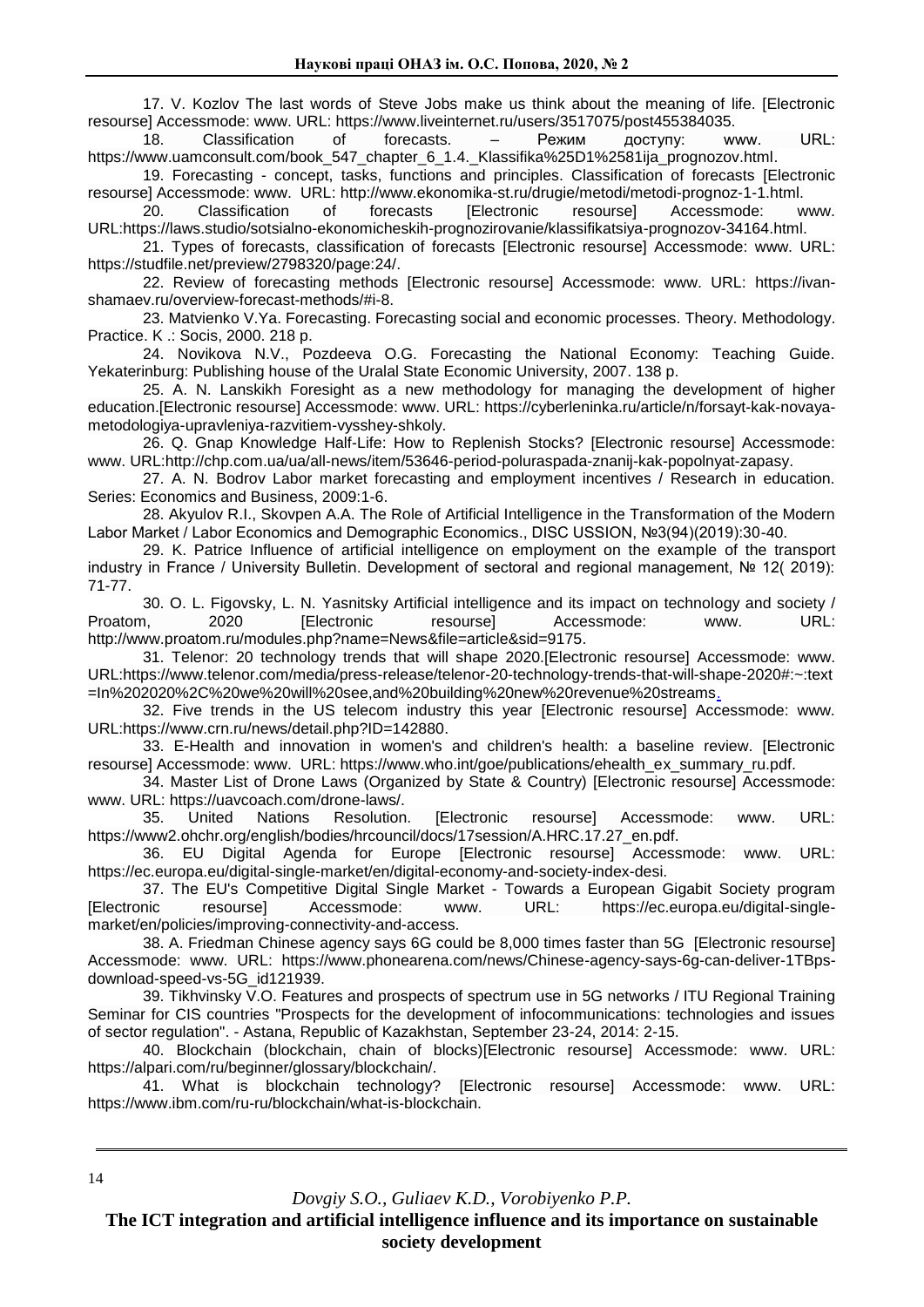#### ЛІТЕРАТУРА:

1. Четвертая промышленная революция. Популярно о главном технологическом тренде XXI века. – Режим доступу: www. URL: [https://www.tadviser.ru/index.php/Статья:](https://www.tadviser.ru/index.php/Статья) Четвертая промышленная революция (Industry Индустрия 4.0).

2. Шваб К. Четвертая промышленная революция / К. Шваб. 2016. – 138 с.

3. Чаленко Я.Ю. Четвёртая промышленная революция начинается с 3D-принтинга//Вестник Евразийской науки. – 2018.– № 3. – Режим доступу: www. URL: https://esj.today/PDF/51ECVN318.pdf.

4. Вертикальные фермы 2.0: как «в высоту» строят в Украине. – Режим доступу: www. URL: [https://agroportal.ua/publishing/analitika/vertikalnye-fermy-20-teper-i-v-ukraine/.](https://agroportal.ua/publishing/analitika/vertikalnye-fermy-20-teper-i-v-ukraine/)

5. 4-я промышленная революция в Давосе. – Режим доступу: www. URL: [https://expert.ru/2016/01/21/chetvertaya-promyishlennaya-revolyutsiya/.](https://expert.ru/2016/01/21/chetvertaya-promyishlennaya-revolyutsiya/)

6.Форрестер Д. Мировая динамика: пер. с англ. – М.:ООО "Издательство АСТ":СПб.: Terra Fantastic, 2003. – 379 c.

7. Акаев А.А., Садовничий В.А. О формах и методах глобального прогнозирования // Универсальная и глобальная история:Эволюция Вселенной, Земли, жизни, общества: под ред. Л. Е. Гринина, И. В. Ильина, А. В. Коротаева.– Волгоград: Учитель.– 2012. – С.560-577.

8. Капица С. П. Очерк теории роста человечества. Демографическая революция и информационное общество. М.: Никитский клуб. № 4. – 2008. – Режим доступу: www. URL: http://spkurdyumov.ru/biology/ocherk-teorii-rosta-chelovechestva-kapica/.

9. Е. Мотренко "Индекс счастья" как степень удовлетворенности жизнью. – Режим доступу: www. URL: [https://iz.ru/858177/elena-motrenko/schaste-po-raschetu-dlia-chego-nuzhen-reiting](https://iz.ru/858177/elena-motrenko/schaste-po-raschetu-dlia-chego-nuzhen-reiting%20blagopoluchiia-)  [blagopoluchiia-s](https://iz.ru/858177/elena-motrenko/schaste-po-raschetu-dlia-chego-nuzhen-reiting%20blagopoluchiia-)tran

10. World Happiness Report – Режим доступу: www. URL: https://en.wikipedia.org/wiki/World\_Happiness\_Report.

11. Воробієнко П.П. Гіпотеза про закон матеріальної задоволеності та її сприйняття людиною // Економічний вісник університету, Переяслав-Хмельницький державний педагогічний університет ім. Григорія Сковроди .– 2020. – Вип. 45. – С. 114-119.

12. Д. Горчаков 20 определений счастья от лучших умов планеты. – Режим доступу: www. URL: https://lifehacker.ru/20-opredelenij-schastya-ot-luchshix-umov-planety/.

13. Рейтинг стран мира по индексу удовлетворенности жизнью. – Режим доступу: www. URL: https://gtmarket.ru/ratings/satisfaction-with-life-index.

14. Ноосфера. – Режим доступу: www. URL: https://uk.wikipedia.org/wiki/ Ноосфера#Концепція\_ноосфери/.

15. Sustainable Development Goals. – Режим доступу: www. URL: https://en.wikipedia.org/ wiki/Sustainable\_Development\_Goals.

16. Vorobiyenko P. Industry 4.0 and Information Communication Technologies// 2017 International Conference on Information and Telecommunication Technologies and Radio Electronics (UkrMiCo) September 11-17, 2017, Odessa, Ukraine:15-18.

17. В. Козлов Последние слова Стива Джобса заставляют задуматься о смысле жизни. – Режим доступу: www. URL: https://www.liveinternet.ru/users/3517075/post455384035.

18. Классификация прогнозов. – Режим доступу: www. URL: https://www.uamconsult.com/book\_547\_chapter\_6\_1.4.\_Klassifika%25D1%2581ija\_prognozov.html.

19. Прогнозирование - понятие, задачи, функции и принципы. Классификация прогнозов . – Режим доступу: www. URL: http://www.ekonomika-st.ru/drugie/metodi/metodi-prognoz-1-1.html.

20. Классификация прогнозов. – Режим доступу: www. URL:https://laws.studio/sotsialnoekonomicheskih-prognozirovanie/klassifikatsiya-prognozov-34164.html.

21. Виды прогнозов, классификация прогнозов. – Режим доступу: www. URL: https://studfile.net/preview/2798320/page:24/.

22. Обзор методов прогнозирования. – Режим доступу: www. URL: https://ivanshamaev.ru/overview-forecast-methods/#i-8.

23. Матвієнко В.Я. Прогностика. Прогнозування соціальних та економічних процесів. Теорія. Методика. Практика. – К.: Социс.– 2000. – 218 с.

24. Новикова Н.В., Поздеева О.Г. Прогнозирование национальной экономики: учеб.-метод. пособ. – Екатеринбург: Изд-во Урал. гос. экон. ун-та, – 2007. – 138 с.

25. Ланских А. Н. Форсайт как новая методология управления развитием высшей школы. – Режим доступу: www. URL: https://cyberleninka.ru/article/n/forsayt-kak-novaya-metodologiya-upravleniyarazvitiem-vysshey-shkoly.

*Dovgiy S.O., Guliaev K.D., Vorobiyenko P.P.*